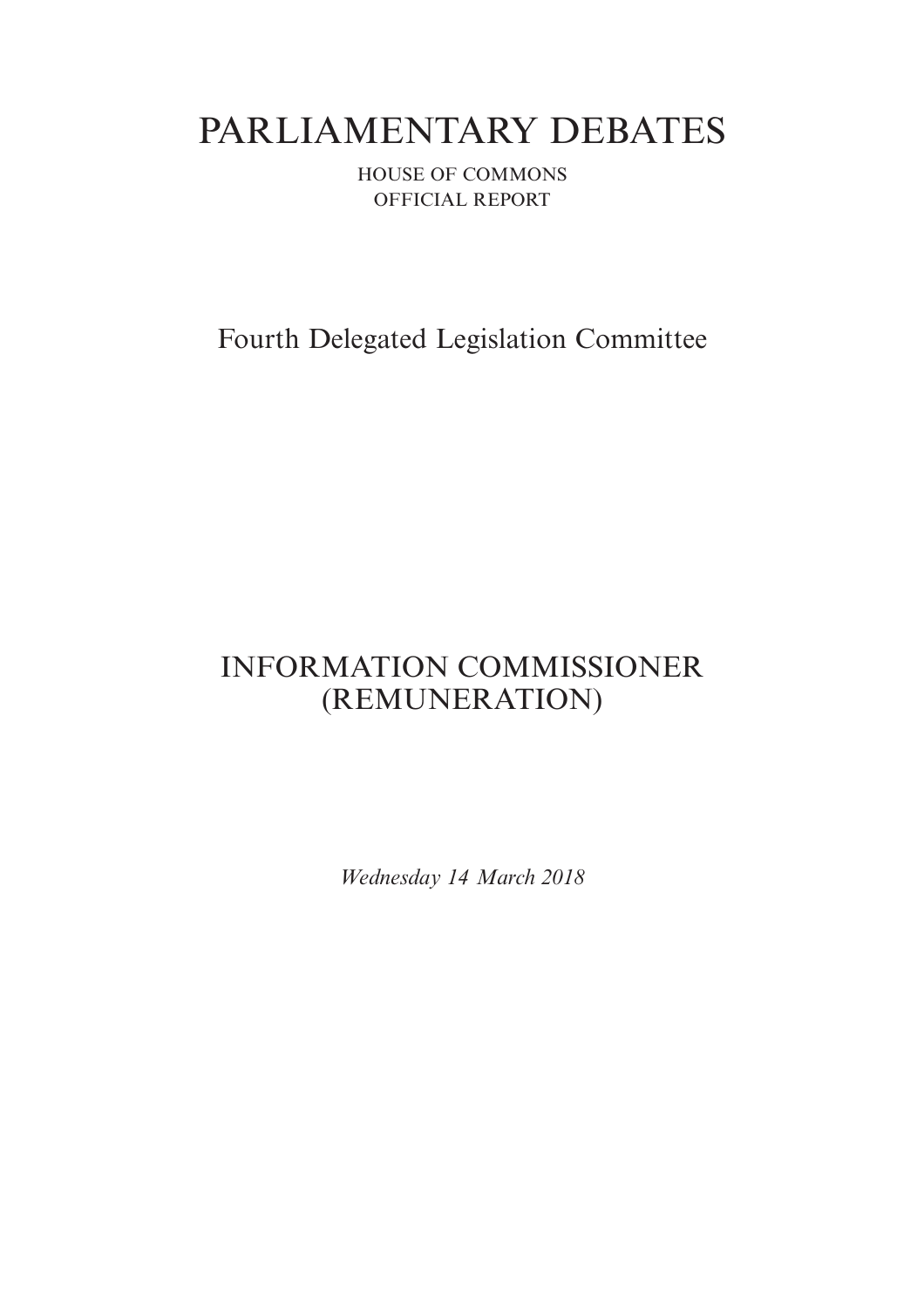No proofs can be supplied. Corrections that Members suggest for the final version of the report should be clearly marked in a copy of the report—not telephoned—and must be received in the Editor's Room, House of Commons,

**not later than**

**Sunday 18 March 2018**

© Parliamentary Copyright House of Commons 2018 *This publication may be reproduced under the terms of the Open Parliament licence, which is published at www.parliament.uk/site-information/copyright/.*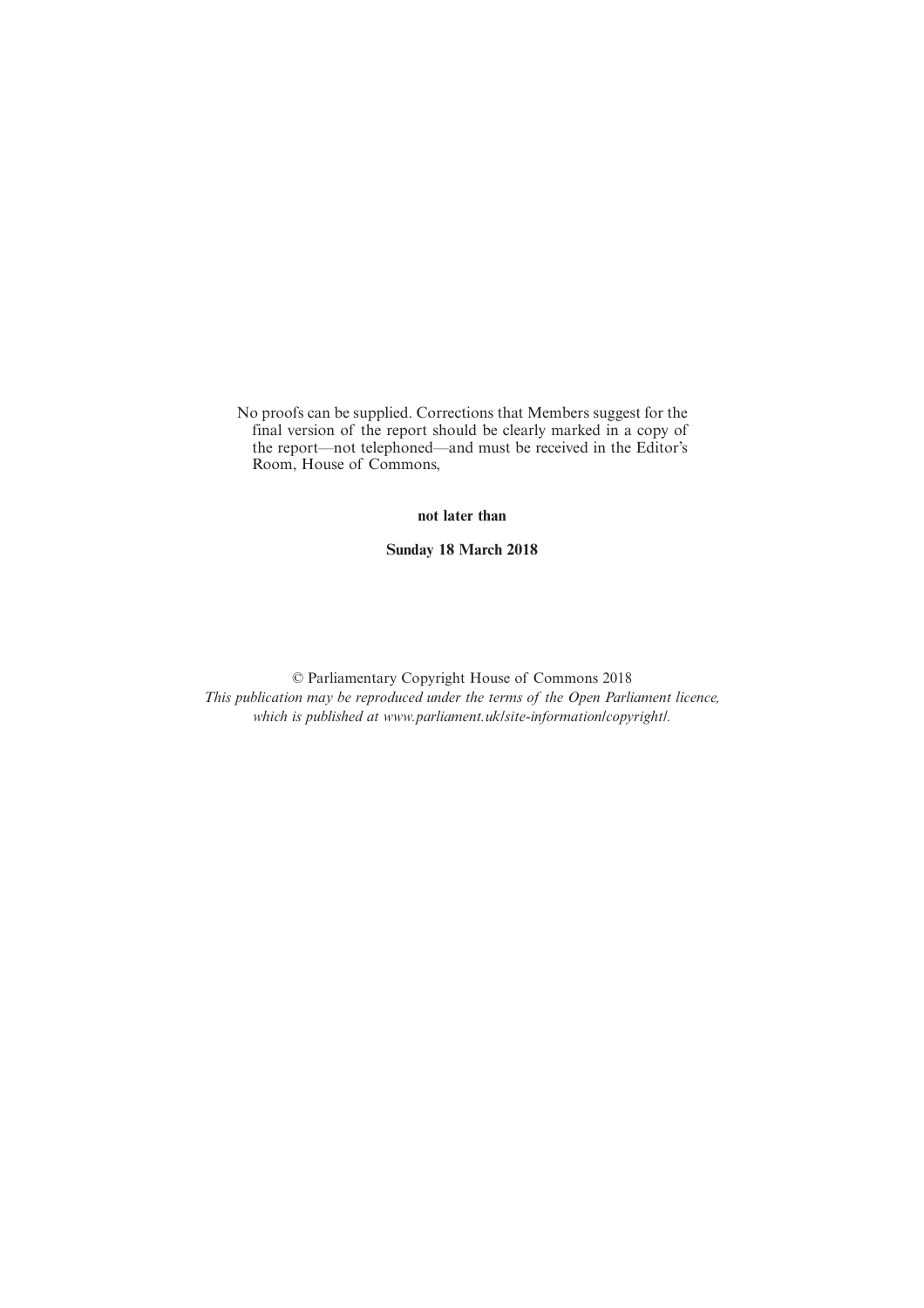#### **The Committee consisted of the following Members:**

*Chair:* SIR HENRY BELLINGHAM

† Brennan, Kevin *(Cardiff West)* (Lab)

- † Burghart, Alex *(Brentwood and Ongar)* (Con)
- Coaker, Vernon *(Gedling)* (Lab)
- † Cooper, Rosie *(West Lancashire)* (Lab)
- † Davies, Chris *(Brecon and Radnorshire)* (Con)
- † Dunne, Mr Philip *(Ludlow)* (Con)
- † Ellman, Mrs Louise *(Liverpool, Riverside)* (Lab/Coop)
- † Elmore, Chris *(Ogmore)* (Lab)
- † Freer, Mike *(Finchley and Golders Green)* (Con)
- † Huddleston, Nigel *(Mid Worcestershire)* (Con)
- † James, Margot *(Minister of State, Department for Digital, Culture, Media and Sport)*
- † Lefroy, Jeremy *(Stafford)* (Con)
- † O'Brien, Neil *(Harborough)* (Con)
- † Reeves, Ellie *(Lewisham West and Penge)* (Lab)
- † Sheppard, Tommy *(Edinburgh East)* (SNP)
- Smeeth, Ruth *(Stoke-on-Trent North)* (Lab)
- † Wragg, Mr William *(Hazel Grove)* (Con)

Robert Cope, *Committee Clerk*

**† attended the Committee**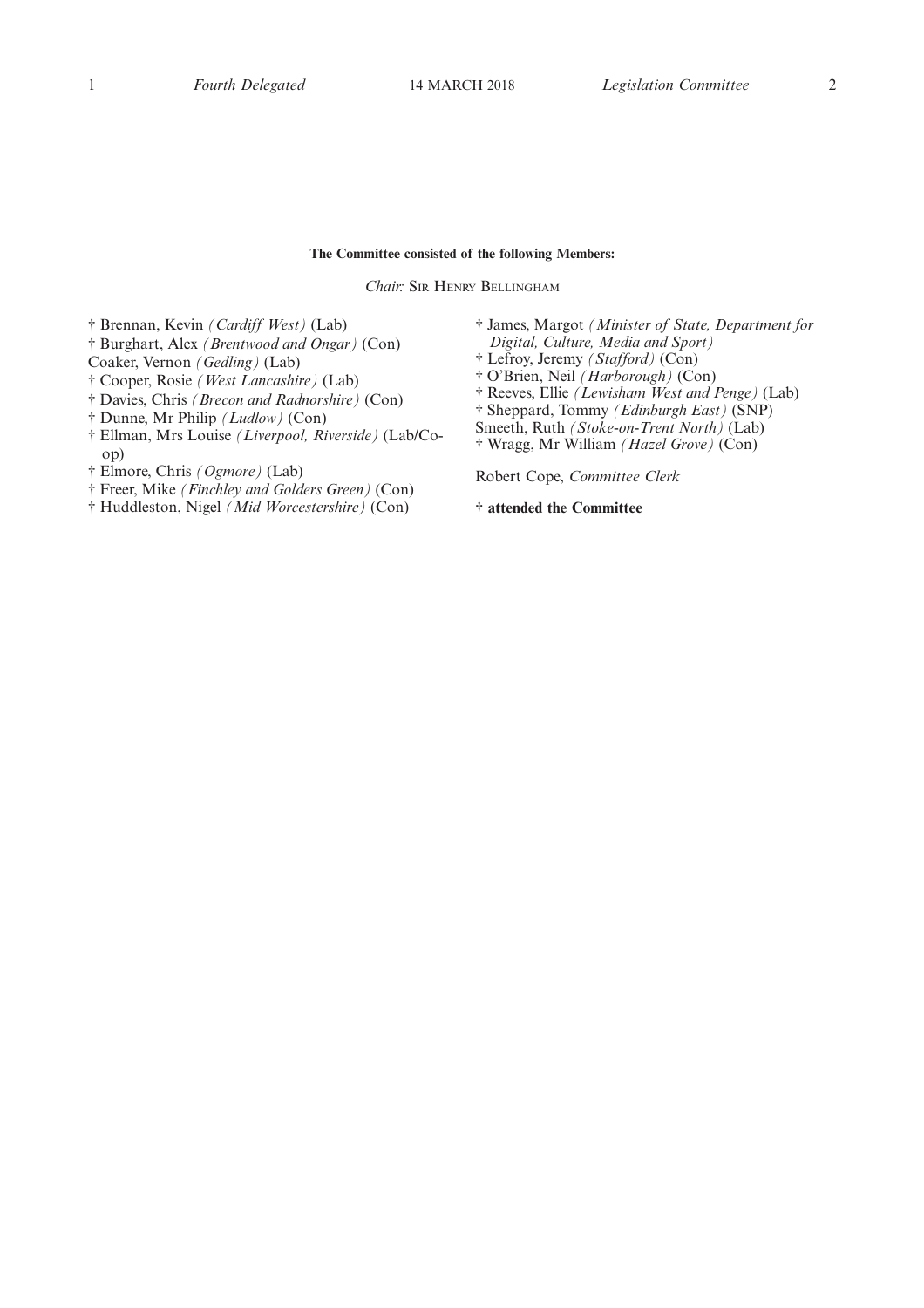### Fourth Delegated Legislation Committee

*Wednesday 14 March 2018*

[SIR HENRY BELLINGHAM *in the Chair*]

#### **Information Commissioner (Remuneration)**

#### 2.30 pm

#### **The Minister of State, Department for Digital, Culture, Media and Sport (Margot James):** I beg to move,

That the Committee has considered the motion, That, from 1 April 2018—

(1) the Information Commissioner shall be paid a salary of £160,000 per annum and pension benefits in accordance with the standard award for the civil service pension scheme;

(2) this salary shall be increased by 1% each year on 1 April;

(3) the Information Commissioner in post on 1 April 2018 shall also be paid, as part of their salary, a non-consolidated, non-pensionable annual allowance of £20,000 for the duration of the single-term appointment; and

(4) all previous resolutions relating to the salary and pension of the Information Commissioner shall cease to have effect.

It is a great pleasure to serve under your chairmanship for the first time, Sir Henry. The Information Commissioner, as data protection registrar, was first introduced in 1984. The current structure of the role arises from three key pieces of legislation: the Data Protection Act 1984, the Data Protection Act 1998 and the Freedom of Information Act 2000. It also arises from duties in relation to the Privacy and Electronic Communications (EC Directive) Regulations 2003.

Since its introduction, the role has demanded great independence and integrity, not least in the important function of holding the Government to account, combined with an ability to make difficult and finely balanced judgments. That is particularly the case now, when data is at the forefront of the political agenda domestically—with the Data Protection Bill in Parliament—and internationally. As the Prime Minister highlighted in her recent Mansion House speech, the UK's exceptionally high standard of data protection is one of the foundations that will underpin our post-Brexit trading relationship with the European Union.

It is crucial, therefore, that we can attract and retain world-class individuals, such as the current commissioner, who bring to the role the skills and experience that enable them to navigate the delicate balance of protecting the rights of the individual while enabling growth and innovation at an important time for our economy. They must also be able to represent the UK effectively in the international arena.

The Government have carefully considered the commissioner's salary in the light of changes to the role and its responsibilities since it was last reviewed in 2008. The proposed increase is justified for the following reasons. First, the changing data protection landscape has vastly increased the Information Commissioner's responsibilities and the challenges she faces. The digital revolution has turned data into the new oil and has enabled a constant stream of technological innovations that support growth to bring benefits to society.

**Kevin Brennan** (Cardiff West) (Lab): The Minister has rightly pointed out that it is a bit of an oddity that the salary has not been uprated annually and has been frozen for some years. Does she have the figure for what the salary would be now, had it been uprated in line with other public sector pay?

**Margot James:** I do not have that information for the hon. Gentleman. If it is available or can be worked out, I will write to him and provide it.

Data protection laws and the role played by the Information Commissioner are critical to retaining the right balance between innovation and privacy. The changing commercial and technological landscape brings new challenges to the Information Commissioner and her office on an almost daily basis. For that reason, we are modernising our data protection laws and providing new and stronger powers for the commissioner. Those changes are necessary, but they expand the remit of the commissioner's role significantly, with new responsibilities, including an age-appropriate design code, and new requirements, such as supervising data protection impact assessments and breach notifications. It is important to ensure that the remuneration for the role reflects the increased importance, challenges and responsibilities.

Secondly, the salary has fallen below the market average for comparable roles. As data protection becomes an increasingly important concern for organisations, recruitment for well-qualified staff has become increasingly competitive. We must be able to compete for the best talent for such a critical role in our economy. The regulator must be able to keep up with the organisations it regulates, some of which—Google and Facebook, for example—have seemingly limitless reserves.

Third, it is of vital importance to Britain's place in the world that the Information Commissioner's Office benefits from the best possible leadership for the foreseeable future. As the Prime Minister made clear in her speech, we see the UK and the Information Commissioner continuing to play a role in data protection issues with the European Union. This will be possible only if the commissioner's role is appropriately rewarded in order to continue to attract individuals who will have an impact on the world stage.

The commissioner's role in relation to freedom of information remains of key importance. The number of FOI requests received by all monitored bodies increased from just under 35,000 in 2008 to more than 45,000 in 2016. Again, the burden of casework for which the commissioner is responsible has also increased significantly, from 2,646 cases received in 2008, to 5,433 received in 2017.

I would also like to mention the commissioner's increasing role in the regulation of the privacy and electronic communications regulations. In particular, the ICO continues to tackle nuisance telephone calls and texts, which, as hon. Members will know, can cause a great deal of distress. The commissioner took on responsibility for the telephone preference service last year. In the same year, the commissioner issued 23 companies with over £1.9 million of fines for nuisance marketing.

The incumbent commissioner, Elizabeth Denham, brings a high level of expertise to the role. Ms Denham previously held the position of Information and Privacy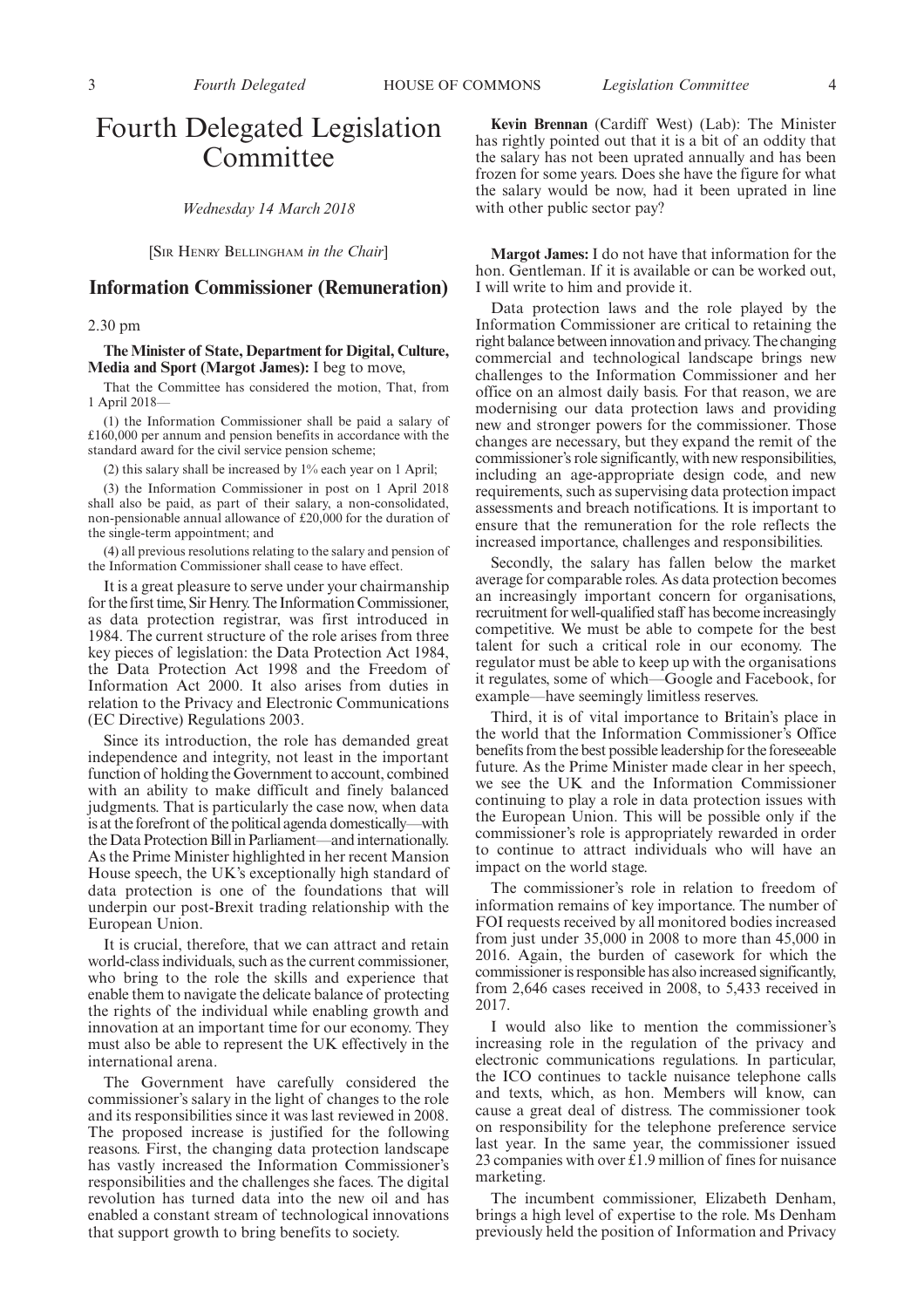Commissioner for British Columbia and Assistant Privacy Commissioner of Canada. To date she has steered the ICO through a number of important issues, such as several landmark enforcement cases, representing the UK in collaborative work with EU colleagues on the implementation of general data protection regulation and a period of rapid expansion.

It is in recognition of her unique mix of skills and the current heightened complexity of the role that the motion also includes a £20,000 per annum allowance for the current incumbent. In previous debates on the matter, hon. Members have highlighted the undesirability of fixing for many years a salary for a senior public official and then having to compensate for this with a relatively large increase. To that end, we have also included an annual 1% increase to help the commissioner's salary keep pace with the salaries of comparable roles.

In summary, we believe that the increase in the commissioner's salary appropriately reflects the importance of the role and their achievements to date in growing the ICO and supporting data controllers across the country to prepare for the new data protection framework. In the context of the expanding remit of the ICO, Ms Denham's record of outstanding leadership is vital to maintaining the UK's reputation as a global leader in data protection. I would like to take this opportunity to thank her for the excellent work she does.

#### 2.38 pm

**Kevin Brennan:** It is a pleasure to have a knock under your captaincy, Sir Henry, and it is no different this afternoon. This is an interesting proposal. As I understand it, the proposal will bring the Information Commissioner's remuneration to at least £10,000 more than the Prime Minister's remuneration. It would be interesting if the Minister, when she sums up at the end of the debate, could explain why the commissioner should be paid more than the Prime Minister, given that in recent years the Government have often used that as a benchmark for the most highly paid in the public sector, including chief executives in local government and so on. I am interested to know whether the Minister has considered that and thought it through.

Earlier I asked the Minister what the commissioner's pay would have been had it been uprated. It is an odd affair. I agree with her that this is something that comes every few years and the salary is frozen in the meantime. I do not know whether the situation is unique, but it is unusual. She should have that figure—I do not know whether she has received any in-flight refuelling during the course of her speech, but she might be able to tell us more at the end of the debate.

With regard to the reasons for the increase, we need to know how much of it is justifiably related to inflation, the cost of living and so on in the meantime—in other words, what the salary would have been uprated to had it been treated like any other public sector or public service job—and how much of it is related to extra responsibilities. The Minister said that one of the reasons for the extra pay is the extra responsibilities under data protection and that another was because the market for this set of skills, for one reason or another, has become tighter—presumably either supply has dried up or demand has increased—and therefore it is justified to attract a world-class person to the role. Her third reason was really the same as the second: having a world-class person in the role.

The Minister also cited the increased workload in relation to the number of freedom of information requests now received by the Government. I might say that the reason Governments receive more requests is that often they do not give out the information they are asked for in the first place, as they should by law. Most of my requests are turned down at first, and I have to threaten to contact the Information Commissioner before the Government usually cough up what they could have given out after the first request. I will leave that aside, though. It is a fact that they are dealing with more freedom of information requests, whether that is because the thirst for information has become more acute over time or because the Government are turning down more requests, which have to go up to the commissioner.

The Minister also cited new responsibilities on nuisance calls and texts and for the telephone preference service, which I welcome. Actually, I introduced a ten-minute rule Bill for that about 15 years ago, and when I was a consumer Minister we increased the fines for companies that make nuisance calls. I welcome the further progress that has been made since. It would be useful to receive that information from the Minister when she replies, if she has received it in the meantime through the usual inspired route.

The other point I want to make relates to paragraph (3) of the motion, which says that

"the Information Commissioner in post on 1 April 2018 shall also be paid, as part of their salary, a non-consolidated, non-pensionable annual allowance of £20,000 for the duration of the single-term appointment".

Just to be clear, will the commissioner not be earning £180,000 per annum, rather than £160,000, as a result of the Government's proposal, albeit with that additional allowance being non-pensionable and for the duration of the single-term appointment? Will she clarify what that is all about? It seems to be an unusual proposal. Why do the Government not simply pay the rate that they say is needed to attract the right person? Why is that additional emolument being added to the regular salary? Will the Minister confirm that in practice the commissioner will earn a salary of £180,000, to be increased by 1%? Just to check—I think the answer is no—will the 1% increase also apply to the additional £20,000?

I agree that the role of Information Commissioner is very important. Not least, they have to process very important requests, like the one pointing out the failure to meet data protection legislation by important apps, such as Matt Hancock. I know that there is a lengthy complaint on her desk in relation to the numerous breaches of data protection law that that app is responsible for. It will be interesting to see her report when she eventually gets around to telling us what she thinks of that complaint. I recommend it to hon. Members—it has very detailed and interesting observations on the way that app illegally hoovers up people's data for use. There are other examples of that practice, but I give that as one.

We all have to be careful and take stock when discussing very high rates of pay in the public sector. In recent years, lots of public sector workers have seen a real fall in their salary. It is an insult that public servants have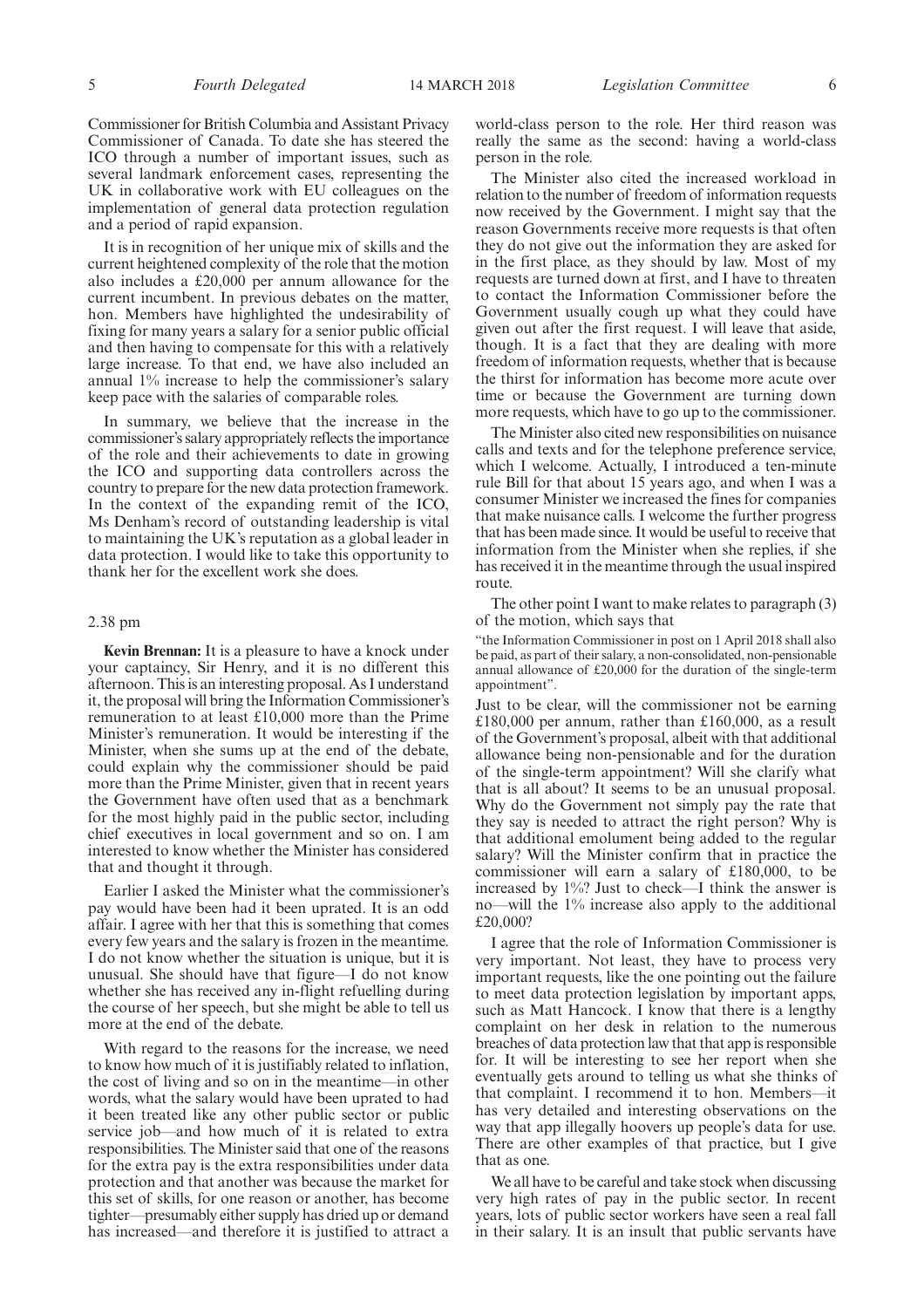7 *Fourth Delegated* HOUSE OF COMMONS *Legislation Committee* 8

#### *[Kevin Brennan]*

seen seven years of real-terms pay cuts, while many at the top have been awarded with large pay increases. Labour's 2017 manifesto recommended that we roll-out maximum pay ratios of 20:1 in the public sector and in companies bidding for public contracts. It cannot be right that wages at the top keep rising while everyone else's stagnate. I have checked, and it appears that this salary does not breach that 20:1 pay ratio. We appreciate that the commissioner's remuneration has not been increased since 2008.

At this moment, I am not minded to ask my hon. Friends to vote against the increase, but I am be interested to hear the Minister's answers to the questions that I have asked.

#### 2.47 pm

**Tommy Sheppard** (Edinburgh East) (SNP): I came to the Committee wanting an explanation and a rationale for the proposed increase. In fairness, the Minister gave that explanation to my satisfaction in her opening remarks. I will therefore not seek to divide the Committee or offer any opposition to the proposal. If the job was judged to be worth £140,000 ten years ago, it is not unreasonable to say that it is worth £160,000 today.

I, too, am concerned about the exact nature of the additional £20,000 that is proposed as a bonus. Could the Minister clarify whether this money is going with the incumbent—following the individual—or being attached to the job as an enhancement of the post's terms and conditions? If it is the latter, it seems unnecessary not to consolidate it into the salary and simply value the post at £180,000—if that is the effect of this decision. If, however, this is an attempt to reward the incumbent, and it would not necessarily flow with the post were the job to become vacant and be re-advertised, that is a different matter. I think that would be a more satisfactory solution.

#### 2.48 pm

**Margot James:** I thank both hon. Gentlemen for their questions and scrutiny, which I will do my best to answer.

I can now answer the question posed by the hon. Member for Cardiff West during my opening remarks. He asked whether the commissioner's salary, had it been increased since 2008 in line with annual permissible public sector increases, would now amount to just over £154,000. I can confirm that he is right in his calculations. The salary plus the £20,000 uplift comes to £180,000. As he said, that exceeds that of the Prime Minister.

The hon. Member for Cardiff West posited most of the reasons for the judgment that we have come to. He mentioned the greater workload, which will be infinitely greater after the implementation of the GDPR into British law this summer. There is no doubt that the workload has increased and will increase further. He also talked about the very limited supply of the sort of skills the current commissioner has. It is a global recruitment market, and we consider ourselves very fortunate to have Elizabeth Denham in the role. There is a very limited number of people who have her global reputation, her skill set and her experience.

The hon. Gentleman also talks about salary levels for comparative roles. We looked at comparative public sector roles and found that the average for such a position, looking at all the regulators, is £184,000. Some are paid less and some are paid more, but that is the average.

**Kevin Brennan:**I am extremely grateful to the Minister. I am just trying to follow her logic. In practice, then, the baseline salary she is proposing represents a real increase of £6,000, if we take into account the uprating, because she says it would have been uprated to £154,000 by now had it simply been uprated for inflation. The only real increase that she is proposing to the salary is that £6,000. I am struggling to understand, given everything she has said, why the Government have decided to package it up in this way with the additional £20,000. If, as she has explained, the role is more important and needs a world-class individual, why does that not form part of the overall salary? What is the logic for that?

**Margot James:** The logic for that was touched on in remarks made by both the hon. Gentleman and the hon. Member for Edinburgh East. It is packaged up in that way because the allowance is only for the current incumbent; it is attached to the individual, rather than the role, as expressed in the regulations. That is the reason for the decision.

The app introduced by my right hon. Friend the Member for West Suffolk (Matt Hancock) was mentioned. I can assure the hon. Member for Cardiff West that the app complies 100% with data protection law—I am sure he will share my pleasure at that confirmation. I think I have dealt with all the questions I have been asked. I am pleased to be able to confirm this new salary and package for the Information Commissioner. As I said earlier, I consider that we are very fortunate to have Elizabeth Denham in this role.

#### 2.53 pm

**Kevin Brennan:** I agree with the Minister's last remark; Elizabeth Denham is a highly talented individual and she was extremely impressive when she gave evidence last year on the Digital Economy Bill. She is obviously an exceptional individual, so I understand what the Minister is saying. It is preferential, however, when we come to public service and public sector-type appointments, to have a rate for the job and a salary that we recruit to. We can get into all sorts of issues if we start deciding those personal types of payments tied to the individual.

Nevertheless, it is not our intention to divide the Committee. I will only say, without trying your patience too much, Sir Henry, that the investigation into apps and whether they comply with the Data Protection Act is the responsibility not of Ministers but of the Information Commissioner, whom the Minister is proposing to pay rather handsomely to carry out the task. If I were the Minister, I would not be so emphatic in judging from the Front Bench whether any particular app complies with data protection legislation. She can say that she believes it does, but she cannot confirm that, because it is not her role.

#### 2.54 pm

**Margot James:** On that last point, perhaps I stand corrected—time will tell. It is indeed the responsibility of the Information Commissioner to make such emphatic remarks about whether something qualifies as 100% compliant.